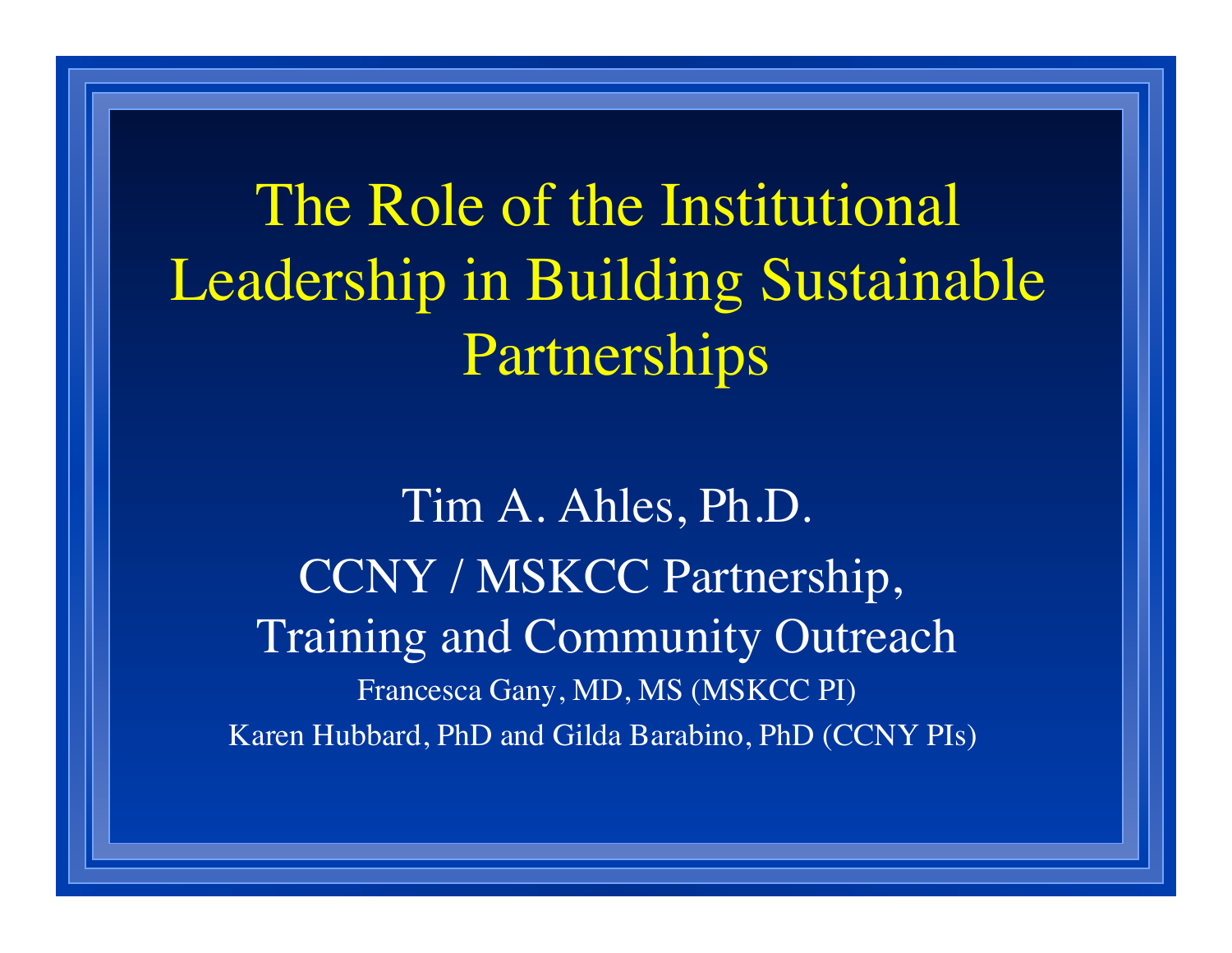# Institutional Commitment for the Competing Renewal

#### **MSKCC**

- \$200,000 per year to fund pilot projects
- Salary support for the research project coordinator and an administrative assistant
- Funding for community capacity building, seminars, and student training

- Access to core facilities for CCNY investigators

#### **CCNY**

- Involvement in new hires to attract faculty who could be Partnership investigators

- Course release time for PIs and IAC members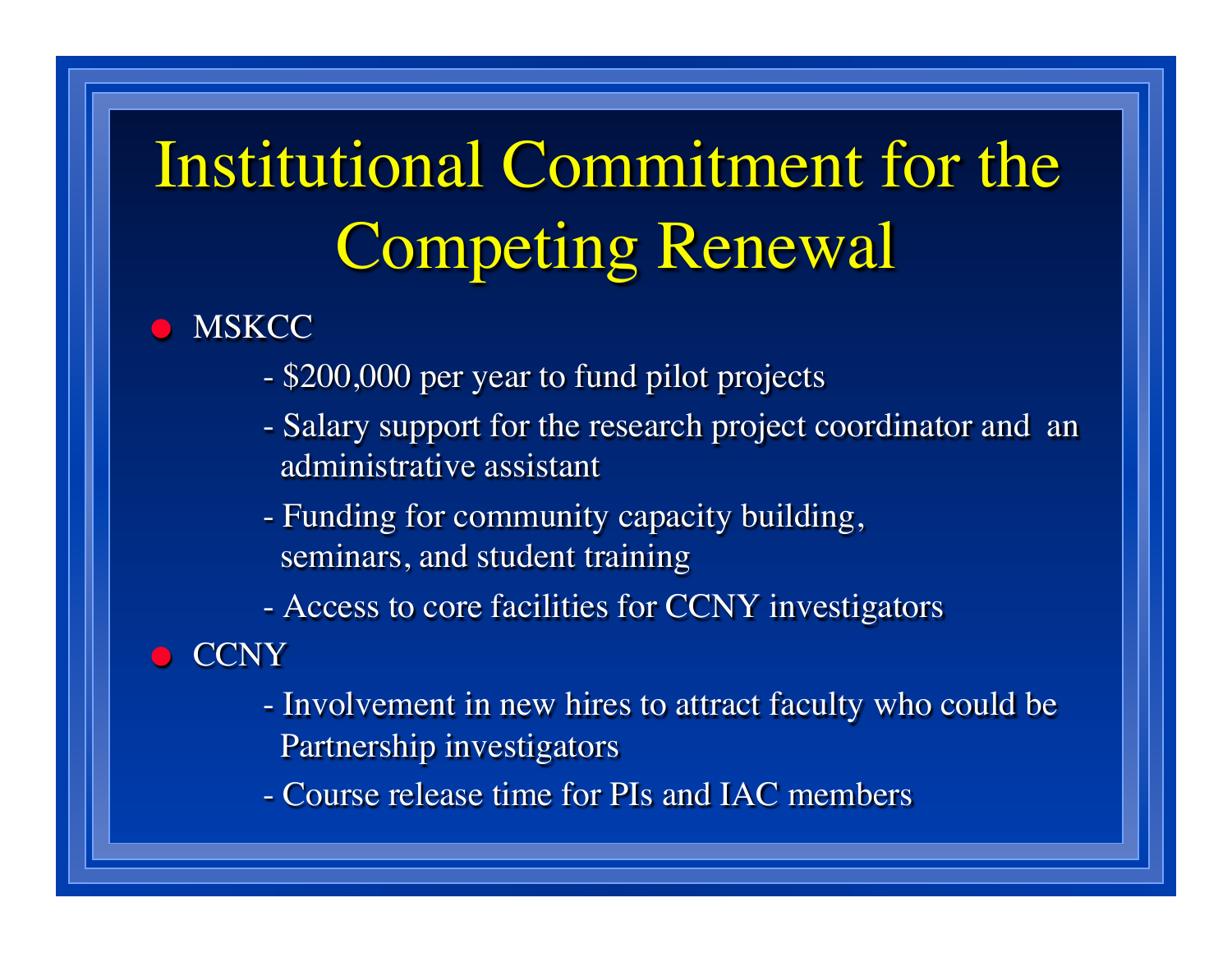## Interface with MSKCC Leadership

- **Increasing diversity in clinical trials and** biospecimen collection
	- Collaborations with affiliate (Queens Cancer Center, SUNY Downstate) and alliance (Hartford Healthcare) institutions that treat underserved patients
- **Integrated Mutation Profiling of Actionable** Cancer Targets (IMPACT)
- **Drs. Gany and Brown are involved and discussing** potential interface with the Partnership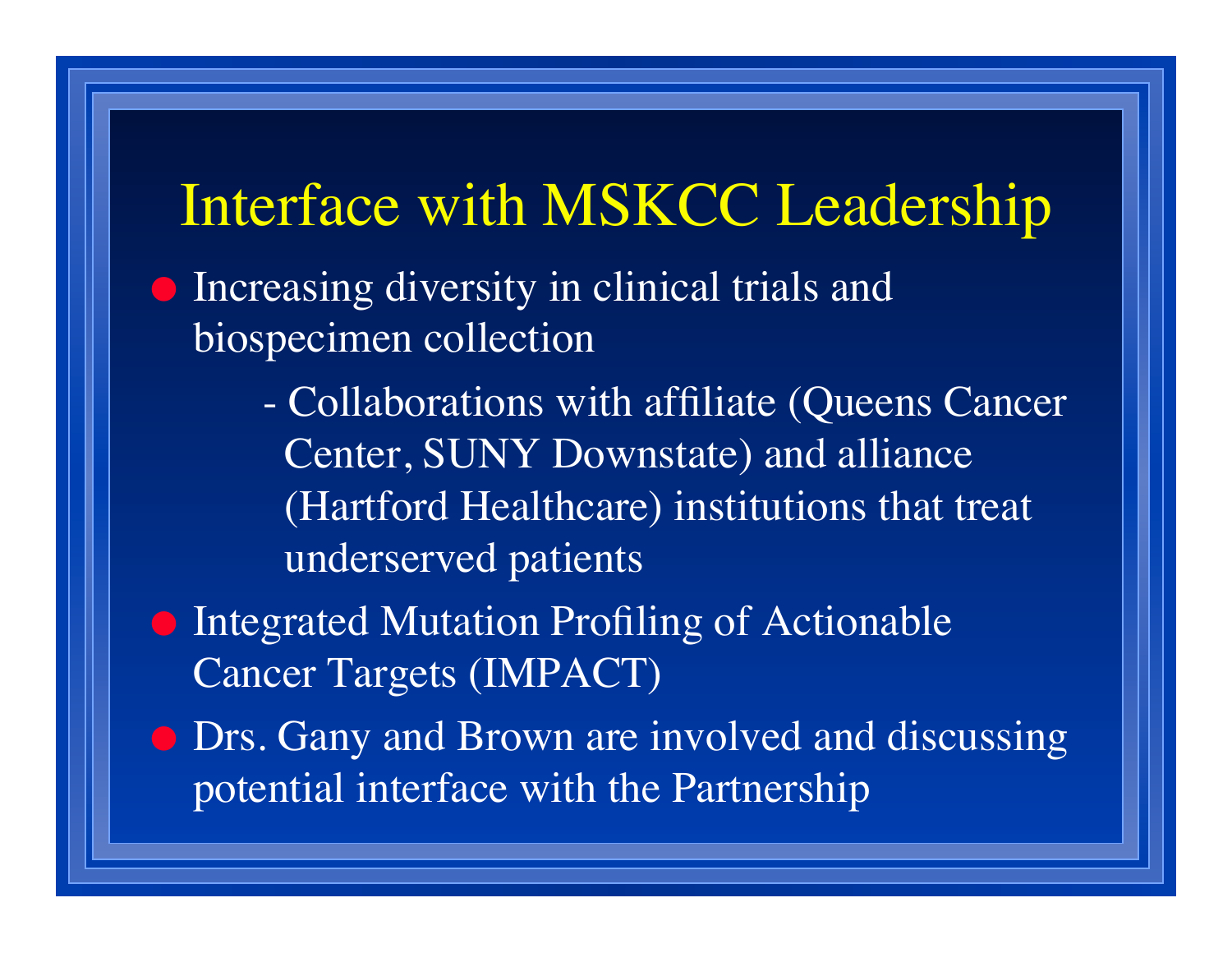# Interface with CCNY Leadership

**Cancer Translational Research Group** • Addition of courses developed through the Partnership into the CCNY curriculum **Development of programs for training across** institutions that can be externally funded (IRACDA, R25)

- MSK-CCNY Faculty for the Future (IRACDA)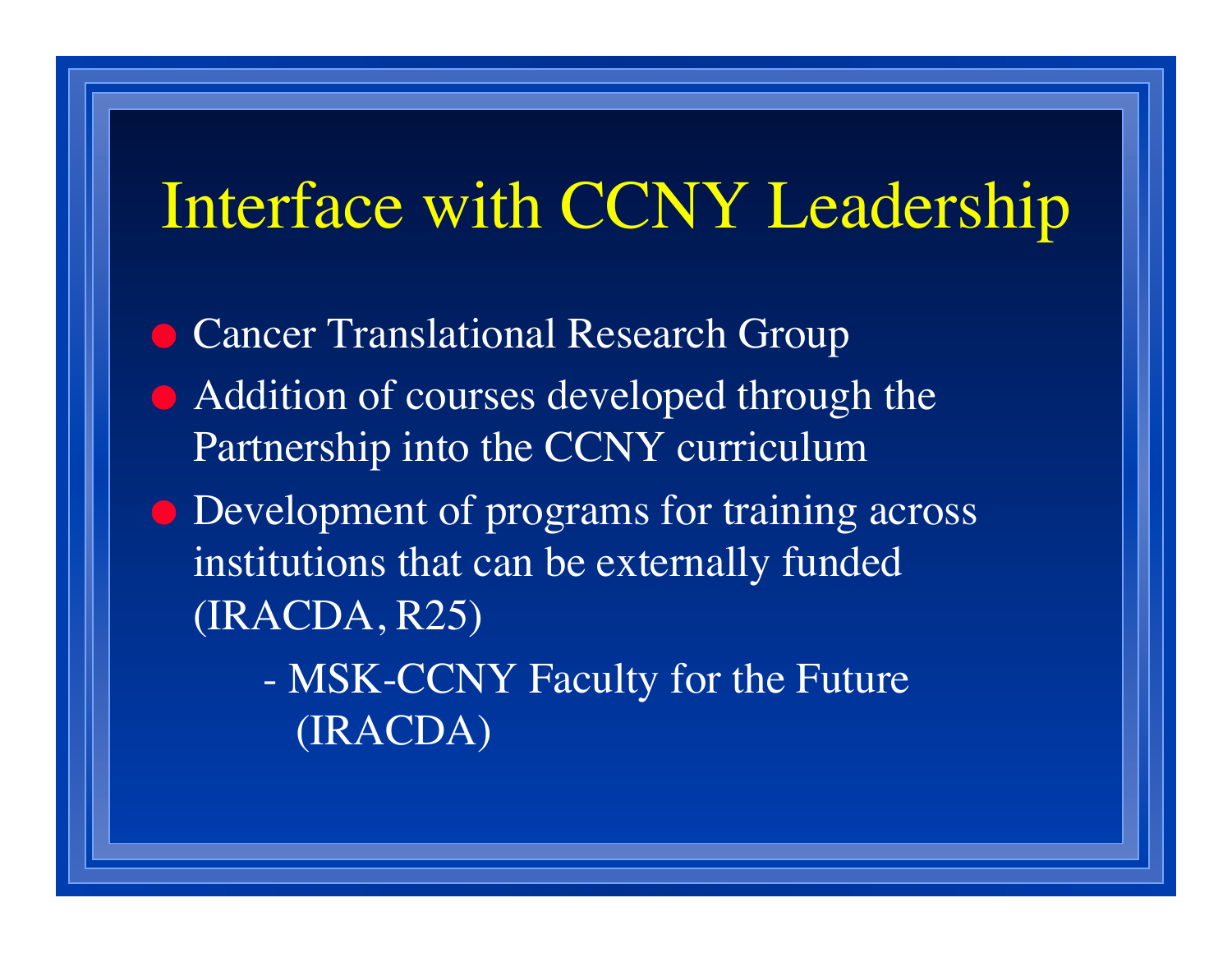### Interface with CCNY Leadership

- Medical interpreter program: Goal to develop a certificate program **• Collaborations with the Dean of Sophie Davis (Dr.** Trevisan, former Partnership co-PI) as it transitions to a 4 year medical school **Interface with St. Barnabas Hospital in the Bronx** • Collaborations with development people for
	- Sophie Davis, Engineering and Biology